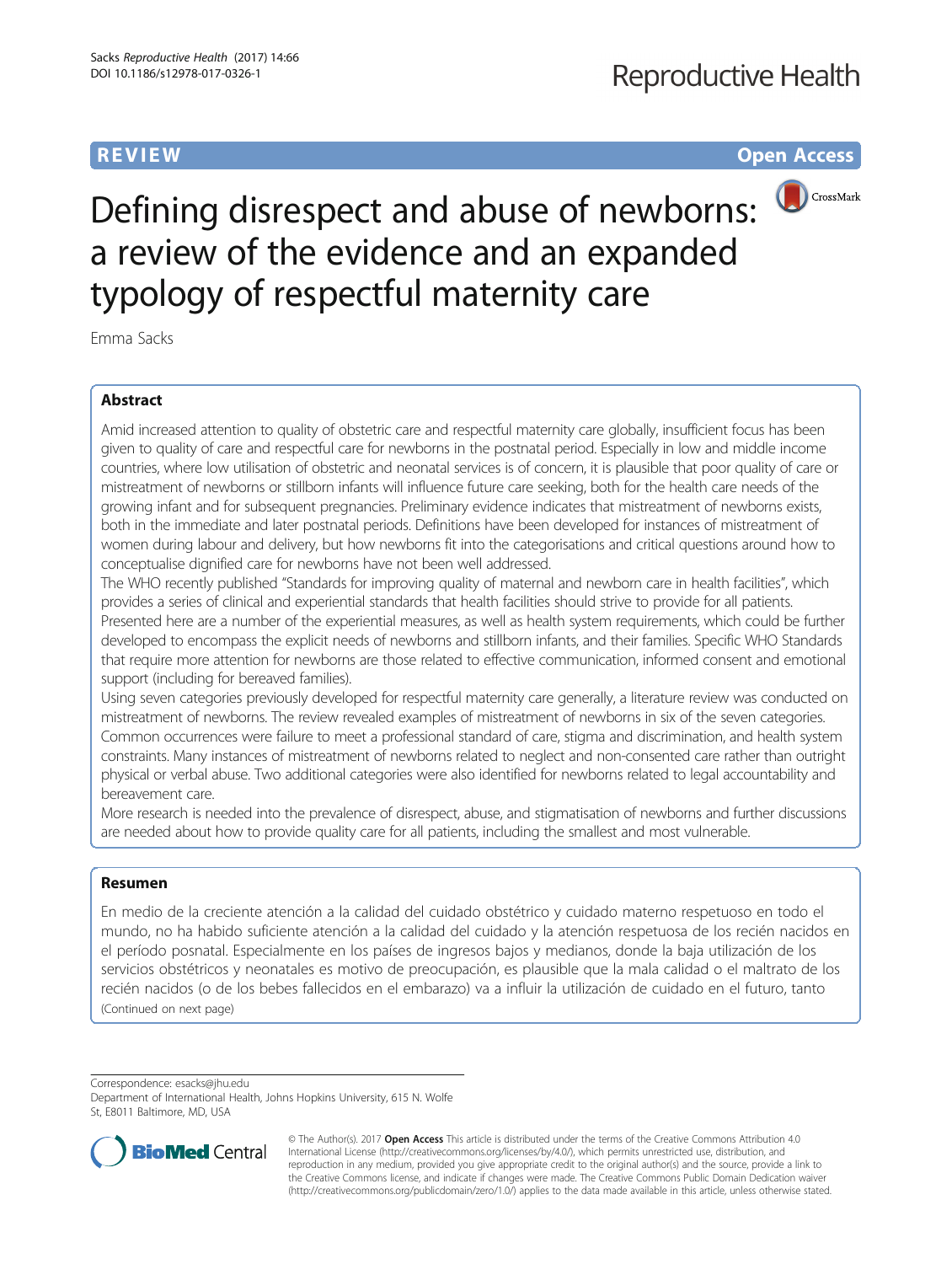## (Continued from previous page)

para el salud del niño y para los embarazos subsecuentes. La evidencia preliminar indica que existe el maltrato de los recién nacidos durante los períodos inmediatamente posparto y posnatal. Se han desarrollado definiciones para casos de maltrato de mujeres cuando dar la luz, pero la forma en que los recién nacidos caben en las categorizaciones y las preguntas críticas como la conceptualización de cuidado digno para los recién nacidos no han sido bien abordadas.

Recientemente, la OMS publicó "Las estándares para mejorar la calidad de la atención materna y neonatal en centros de salud", que ofrece una serie de estándares clínicos y experienciales que los centros de salud deberían proveer a todos los pacientes. Aquí hay una serie de aspectos experienciales, así como los requisitos del sistema de salud, que podrían desarrollarse para incluir las necesidades explícitas de los recién nacidos, los bebes fallecidos en el embarazo y sus familias. Las estándares específicas de la OMS que requieren más atención para los recién nacidos son: la comunicación efectiva, el consentimiento informado y el apoyo emocional (incluso para las familias desconsoladas).

Usando siete categorías desarrolladas previamente para el cuidado respetuoso en general, se realizó una revisión de la literatura sobre el maltrato de los recién nacidos. La revisión reveló ejemplos de maltrato de recién nacidos en seis de las siete categorías. Las ocurrencias más frecuentes fueron la falta de realizar un estándar profesional del cuidado, el estigma y la discriminación, y las limitaciones del sistema de salud. Muchos casos del maltrato de recién nacidos fueron sobre la negligencia y cuidado sin consentimiento mas que el abuso físico o verbal directamente. Se identificaron dos categorías adicionales para los recién nacidos sobre la responsabilidad legal y el cuidado para las familias desconsoladas.

Se necesitan más investigaciones sobre la prevalencia de la falta de respeto, el abuso y la estigmatización de los recién nacidos y se necesitan más discusiones sobre cómo proveer cuidado de calidad para todos los pacientes, incluyendo los más pequeñitos y los más vulnerables.

Keywords: Respectful maternity care, Newborn/neonatal health, MNCH, Stillbirth, Quality of care, Review, Typologies

# Plain English summary

In recent years, many examples have been found globally of mistreatment of women at health facilities during childbirth, which likely discourages them from using health services. While focus has been on respectful maternity care generally, there has not been much attention on the specific needs of newborns or families of stillborn infants during this vulnerable time. The WHO recently published quality of care standards, defining the needs of mothers and newborns in reproductive care, including both clinical and experiential factors. However, the experiential side of quality of care for newborns has not been well developed. Specific needs for newborns, for example, include good communication with caregivers about the type of care the infant needs and emotional support, including for those with a loss. A literature review was conducted on disrespect and abuse of newborns. Starting with seven categories developed to look at respectful care for women, the examples from the literature review of newborns were categorised; evidence was found for six of the categories. Many of the issues were related to poor professional care at facilities, stigma, health system limitations, and poor relationships between patients and providers, and fewer related to outright verbal or physical abuse. Two new categories

were also identified related to accountability and bereavement care. More research is needed to determine how widespread these issues are, how to better define mistreatment of newborns and how to provide better care for all families.

# Background

Amid growing concern about the quality of obstetric care at health care facilities, there has been an increase in the amount of research devoted to respectful maternity care and to mistreatment during childbirth in the last 5 years [[1, 2](#page-7-0)]. While there has been a necessary focus on the treatment and experience of labouring and postpartum mothers, and commitments from many governments to address disrespect and abuse in childbirth [\[3\]](#page-7-0), much less attention has been paid to defining and assessing respectful and non-respectful care of infants [[4\]](#page-7-0). The WHO vision statement for quality of care [[5\]](#page-7-0) is linked to set of aspirational quality standards and measures, published in 2016, which encompass both clinical care and experience of care, as well as key system functions. The WHO quality standards and measures related to "experience of care" are less developed for newborns than for women. Similarly, a typology of mistreatment of women in childbirth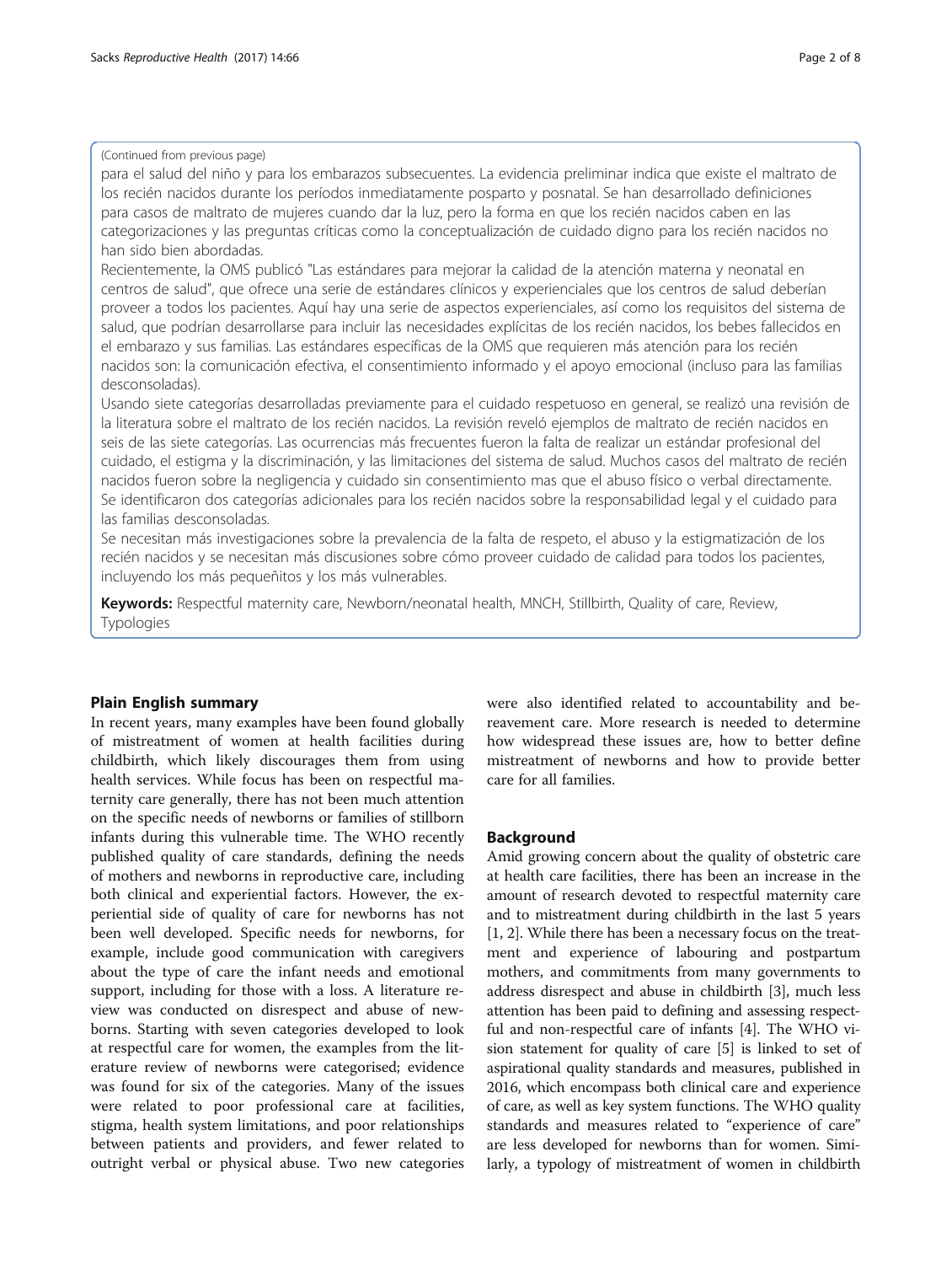published in 2016 does not include any discussion of what constitutes mistreatment of newborns or stillborn infants.

#### Defining mistreatment of newborns

As evidence mounts on the nature and frequency of disrespect and abuse, useful definitions have been developed that aim to differentiate between universally accepted instances of disrespect and abuse, normalised or contested activities that may constitute disrespect or abuse, and deviations from national guidelines or international human rights standards [\[6\]](#page-7-0). As with any disrespectful care during childbirth, mistreatment of newborns can be individual actions of a provider or caregiver (e.g., direct discrimination against a female infant), or structural and systemic conditions leading to disrespectful care (e.g., resuscitation equipment not available). Challengingly, the same action (e.g., leaving a newborn in an unsafe location) may be a function of both individual negligence and structural constraints.

It is difficult to conceptualise mistreatment of a newborn; unlike most women, they cannot verbally express their needs or share experiences. Also unlike women who should be granted the autonomy to make choices about their bodies and medical procedures, newborns need advocates and a parent or other caregiver must give consent for any tests, treatments or referrals. The typologies developed for pregnant and labouring women tend to focus on events of direct abuse, whereas early evidence about disrespectful care of newborns suggests that mistreatment often includes neglect, separation from family, and absence of gentle, compassionate or holistic care [\[1\]](#page-7-0).

Because much focus has been on care in the intrapartum period, limited attention has been given to quality of care during the postpartum and neonatal period, including care sought in later weeks of the infant's life. Individuals and families may experience low or high quality care at various points across the reproductive lifecycle, including during the neonatal period and throughout infancy, and each interaction with the health system may factor into families' choices about if and when to subsequently seek care. Postnatal care utilisation continues to be among the lowest used service along the reproductive continuum of care in many countries, despite its benefits. Quality of care, including clinical and interpersonal experience, may be an important factor in families' judgments about whether to expend resources on seeking care perceived to be suboptimal, inadequate, unpleasant or even dangerous. Especially in low-resource settings with high financial or opportunity costs to utilise health services, negative experiences during labour or at postnatal care—or simply the possibility of such—may further discourage routine or emergency health care utilisation. Improved clinical quality of obstetric care is expected to increase utilisation of services and

reduction in preventable stillbirths and early neonatal deaths [\[7\]](#page-7-0), but further attention is needed to the experiential quality of postnatal care and care seeking. Preliminary evidence indicates that newborns and their families experience discrimination and are discouraged from seeking care for various reasons in both the early [\[1](#page-7-0), [8\]](#page-7-0) and late postnatal periods [\[9\]](#page-7-0).

# Defining respectful and dignified care of newborns

WHO's quality standards provide an important framework for defining the clinical needs of mothers and newborns, from evidence-based medical practice to interpersonal communication to health systems requirements. However, the experiential side of quality of care for newborns has not been well developed. Newborns require gentle and safe care by providers, as well as the presence and consent of a dedicated parent or caregiver. Although newborns cannot verbally express their needs, health systems should be responsive to the medical and emotional needs of newborns, and should strive to create comforting and compassionate environments that minimise pain, separation and unnecessary intervention to the extent possible. New studies are showing how much obstetric patients value high quality of care, ranking available equipment and provider attitudes among the most important aspects of care [\[10](#page-7-0)]. Although it has not been specifically studied in a discrete way, it is likely that women and their families would similarly rank these aspects as equally salient in care of newborns and during the postpartum period.

Certain patient groups may be more vulnerable to mistreatment than others and may necessitate special consideration. Preterm infants need not only specialised medical care, but also gestational age-appropriate interventions, despite sometimes-incorrect perceptions of being too young, small or sick to survive [[8](#page-7-0), [11\]](#page-7-0). All patients, including infants who may have been exposed to HIV or other infectious diseases, need medical care that protects both them and their providers. Families with pregnancy or infant loss may also require additional support from the health system; this may include additional training of staff, more resources for pathology laboratories and audit systems, development of networks of peer support for families, and additional monitoring and counselling in subsequent pregnancies [[12](#page-7-0)]. While cultural contexts vary, these basic principles should guide the provision of competent, supportive and dignified care for all patients [[13](#page-7-0)].

### Implications of mistreatment in childbirth

The postnatal period is a time of high epidemiological risk for an infant and mother, yet postnatal care visits for mothers and newborns are underutilised in many countries. Women who experience disrespect and abuse during childbirth are less likely to return to the same facility for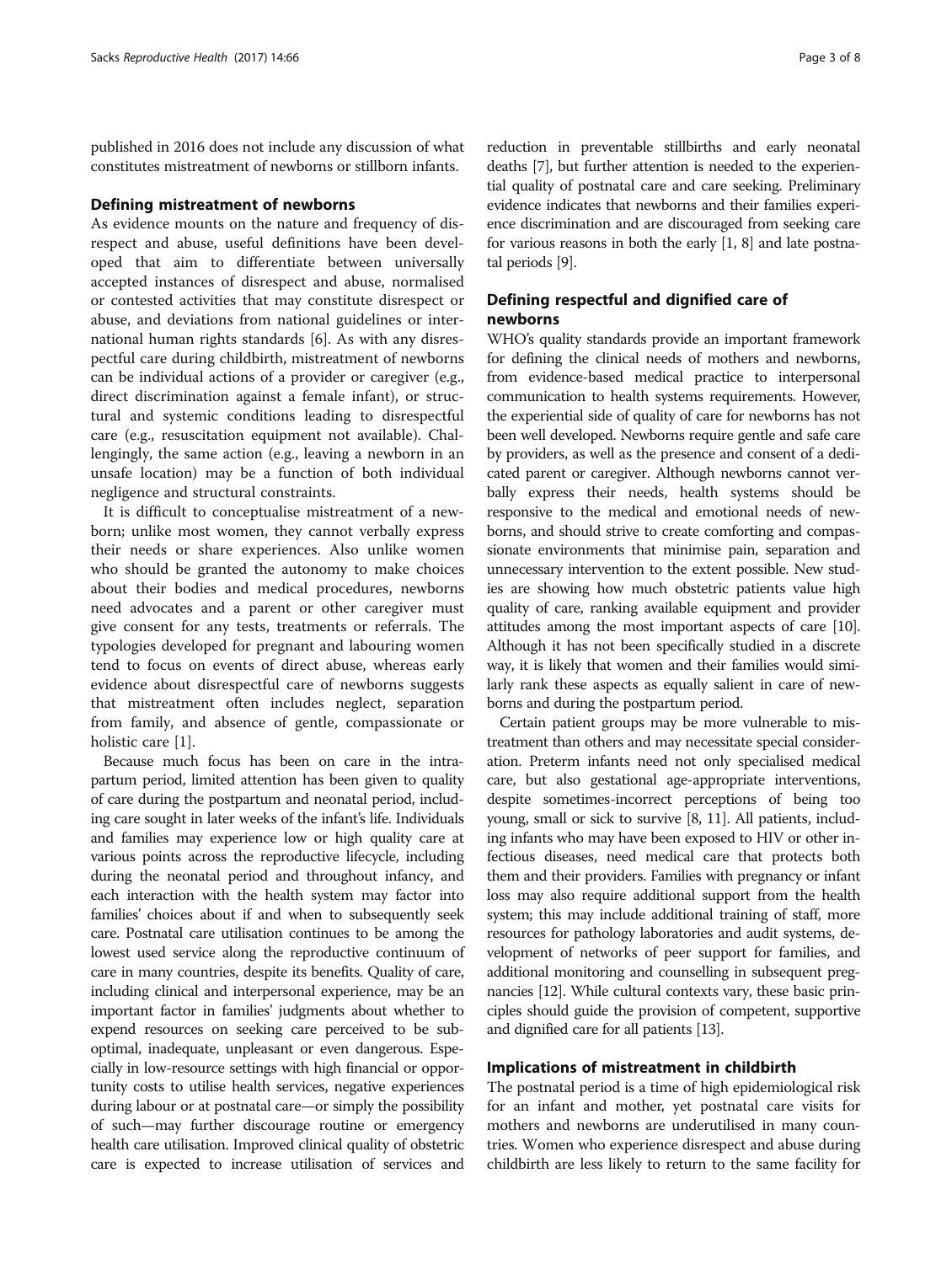|                   | Table 1 Selected WHO domains for quality standards [13] and additional specific needs of mothers, newborns and families of |  |  |  |  |  |  |
|-------------------|----------------------------------------------------------------------------------------------------------------------------|--|--|--|--|--|--|
| stillborn infants |                                                                                                                            |  |  |  |  |  |  |

| WHO domains                                                                                                                                                                                                                                     | Additional specific needs of newborns                                                                                                                                                                                                                                                                                                                                                                                                                                                                                                                                                                                                                                          |
|-------------------------------------------------------------------------------------------------------------------------------------------------------------------------------------------------------------------------------------------------|--------------------------------------------------------------------------------------------------------------------------------------------------------------------------------------------------------------------------------------------------------------------------------------------------------------------------------------------------------------------------------------------------------------------------------------------------------------------------------------------------------------------------------------------------------------------------------------------------------------------------------------------------------------------------------|
| Experience of care                                                                                                                                                                                                                              |                                                                                                                                                                                                                                                                                                                                                                                                                                                                                                                                                                                                                                                                                |
| Standard 4: Communication with women and their families is effective<br>and responds to their needs and preferences.                                                                                                                            | • Only medically necessary separation of mother and newborn<br>• All procedures and referrals are consented by the caregiver<br>· Education on proper essential newborn care for all infants during clinic<br>stay and at discharge<br>• Supportive breastfeeding counselling and demonstrations<br>· Translation and interpretation services made available<br>• Timely follow up with bereaved families about causes of death when<br>available                                                                                                                                                                                                                              |
| Standard 5: Women and newborns receive care with respect and<br>preservation of their dignity.                                                                                                                                                  | • Competent providers and staff, who are trained to use appropriate non-<br>judgmental language<br>• Newborns handled in gentle and safe ways<br>• Newborns cared for by an adult at all times<br>• Home-born infants receive the same quality of service as facility-born in-<br>fants at postnatal care visits<br>• Avoidance of unnecessary, painful procedures<br>• Stillborn infants are given respect and choices given to the family about<br>how to grieve or memorialise infant, including supported opportunities<br>to engage in parenting according to their needs and preferences, such<br>as naming, seeing, holding, and meeting the newborn                    |
| Standard 6: Every woman and her family are provided with emotional<br>support that is sensitive to their needs and strengthens the woman's<br>capability.                                                                                       | • Provision of warm, safe environments for newborns<br>• Promotion of skin to skin care, immediate breastfeeding, and feeding on<br>demand<br>• Dry, warm clothing or wrapper for newborns as much as possible<br>• Prompt removal of soiled wrapper or diaper and cleaning of urine and<br>faeces<br>· Services provided for women and newborns with disabilities<br>• Services provided for HIV-exposed infants and efforts made to reduce<br>stigma<br>• Acceptance of various family types and parental role arrangements<br>• Encouragement of familial or community postnatal care support<br>• Facilitation of postpartum "mother's groups" or other support structures |
| Quality of care                                                                                                                                                                                                                                 |                                                                                                                                                                                                                                                                                                                                                                                                                                                                                                                                                                                                                                                                                |
| Standard 7: For every woman and newborn, competent, motivated<br>staff are consistently available to provide routine care and manage<br>complications.                                                                                          | • Staff confident in providing essential newborn care<br>• Staff trained to handle critically-ill newborns<br>• Staff trained in compassionate care for bereaved families, and<br>counselling services available                                                                                                                                                                                                                                                                                                                                                                                                                                                               |
| Standard 8: The health facility has an appropriate physical<br>environment, with adequate water, sanitation and energy supplies,<br>medicines, supplies and equipment for routine maternal and newborn<br>care and management of complications. | • Areas for delivery and newborn care kept clean and warm<br>• Specific equipment clean and ready for low birth weight or preterm<br>infants and other potentially critical newborns<br>· Separate postpartum area for parents of stillborn infants available                                                                                                                                                                                                                                                                                                                                                                                                                  |

future deliveries [[14](#page-7-0)], and one could expect that families who experience disrespectful care at or after birth will avoid future health care visits and will be less likely to access facilities for future deliveries, potentially putting subsequent children at risk. Further, if women avoid facilities in later deliveries, but have complications during labour, they may arrive in more serious condition to facilities, leading to aggravation and accusation on the part of the health care worker, furthering the cycle of disrespect.

Mistreatment during intra-partum and the immediate neonatal period may also lead to voluntary early discharge from facilities and avoidance of postnatal care visits, which include essential activities such as growth monitoring and vaccination. Evidence also exists that forced early discharge occurs due to limitations of space and resources [[15](#page-7-0)]. Little is known about direct denial of postnatal care, but preliminary studies suggest that denial of care, threatened denial of care and the discouragement to seek care due to the fear of mistreatment all exist [\[9\]](#page-7-0).

# Expanding the WHO typology of mistreatment in childbirth and WHO quality standards to include newborns

The WHO recently published "Standards for improving quality of maternal and newborn care in health facilities" [[13\]](#page-7-0), which provides a series of clinical and experiential standards that facilities should strive for provide for all patients. Table 1 shows selected domains from the WHO Standards, alongside some additional specific needs of newborns, mothers, and families of stillborn infants. While care for newborns may be encompassed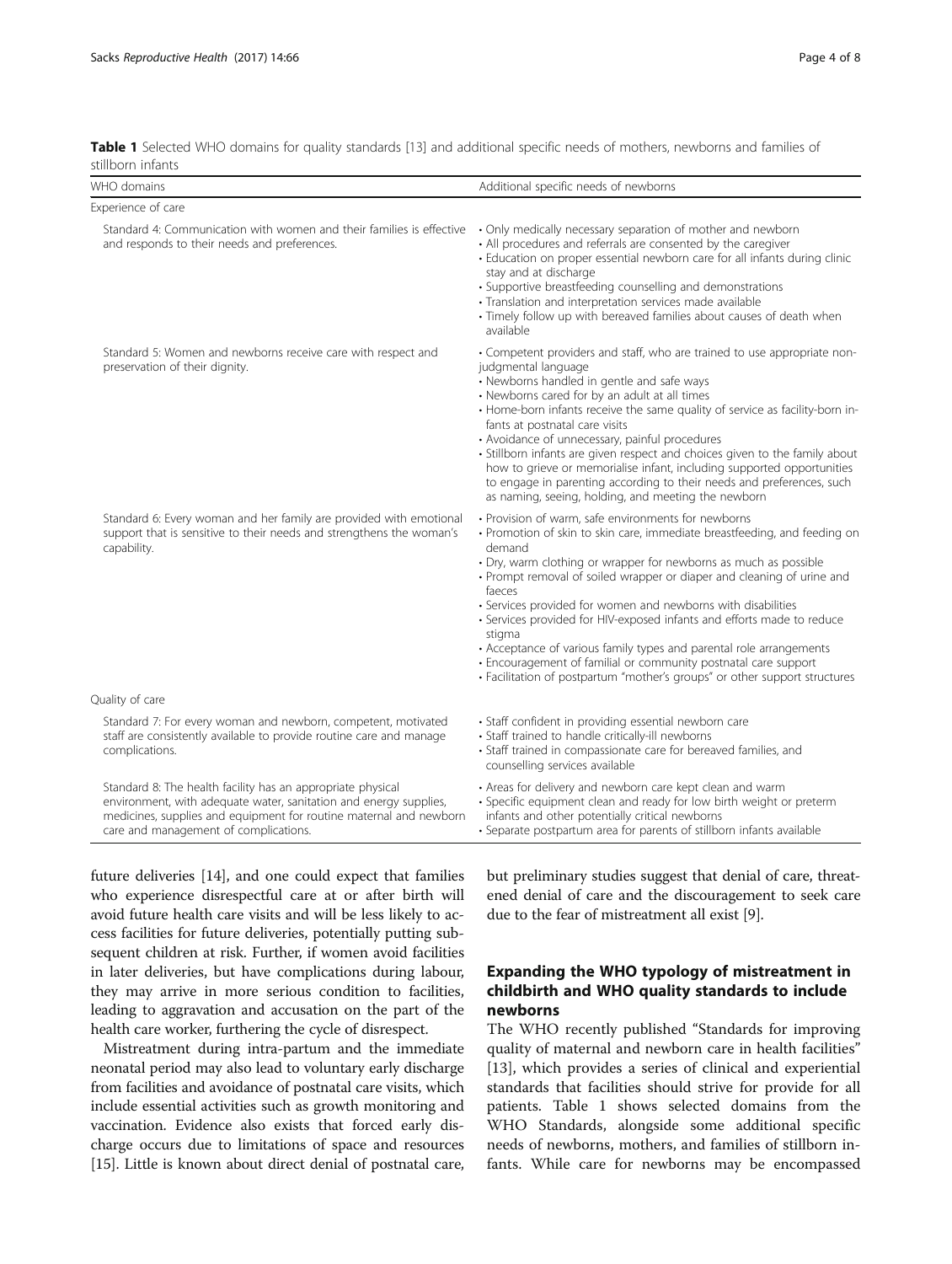<span id="page-4-0"></span>Table 2 Mapping typologies of disrespectful care for mothers and newborns, with references where available

| "Third order themes"                            | "Second order" themes specific to newborns                                                    |  |  |  |  |
|-------------------------------------------------|-----------------------------------------------------------------------------------------------|--|--|--|--|
| Physical abuse                                  | Slapping infant or immersing in cold water for resuscitation [24]                             |  |  |  |  |
|                                                 | Suctioning without medical indication [25]                                                    |  |  |  |  |
|                                                 | Unnecessary, painful medical procedures [26]                                                  |  |  |  |  |
|                                                 | Non-gentle or unsafe handling or shaking of newborn [27]                                      |  |  |  |  |
| Verbal abuse                                    | Women blamed for poor neonatal outcomes, small infant, female newborn [2]                     |  |  |  |  |
|                                                 | Small, sick or disabled newborns seen as "defective" [8]                                      |  |  |  |  |
| Stigma and discrimination                       | Discrimination against poor, illiterate, minority, patients [2]                               |  |  |  |  |
|                                                 | Some babies considered "too sick to save" [8]                                                 |  |  |  |  |
|                                                 | Denial or threatened denial of postnatal care because home-born [9]                           |  |  |  |  |
|                                                 | Denial of vaccination card because home-born [9, 28]                                          |  |  |  |  |
|                                                 | Discrimination against twins [29]                                                             |  |  |  |  |
|                                                 | Discrimination against female infants [30]                                                    |  |  |  |  |
| Failure to meet professional standards of care  | Unnecessary separation of mother/parent/caregiver and newborn [31]                            |  |  |  |  |
|                                                 | Not enough providers for mother and newborn [2]                                               |  |  |  |  |
|                                                 | Lack of/poor labour monitoring, lack of preparedness for delivery and to receive newborn [19] |  |  |  |  |
|                                                 | No or insufficient efforts to resuscitate [32, 33]                                            |  |  |  |  |
|                                                 | No breastfeeding support [1]                                                                  |  |  |  |  |
|                                                 | Food restrictions or non-allowance of traditional foods for postpartum mothers [2]            |  |  |  |  |
|                                                 | Non-consented treatment of a newborn [31]                                                     |  |  |  |  |
|                                                 | Fears of lack of privacy or confidentiality, especially related to HIV status of infant [20]  |  |  |  |  |
|                                                 | Newborn detained if no payment [4, 31]                                                        |  |  |  |  |
|                                                 | Neglect/abandonment [1]                                                                       |  |  |  |  |
|                                                 | No analgesic/palliative care options [34]                                                     |  |  |  |  |
|                                                 | Crowded conditions, shared beds [2]                                                           |  |  |  |  |
|                                                 | Early discharge from facility [15]                                                            |  |  |  |  |
|                                                 | No translation or interpretation services [1]                                                 |  |  |  |  |
|                                                 | Unnecessary medical procedures (e.g. blood draws, injections) [25, 26]                        |  |  |  |  |
| Poor rapport between patients and providers     | Women blamed for poor neonatal outcomes, small infant, female newborn [2]                     |  |  |  |  |
|                                                 | Unnecessary separation of mother/parent/caregiver and newborn [31]                            |  |  |  |  |
|                                                 | Non-consented treatment of newborn [31]                                                       |  |  |  |  |
|                                                 | Lack of breastfeeding, thermal care or other postpartum support [15]                          |  |  |  |  |
| Health system conditions and constraints        | Not enough providers for mother and newborn [2]                                               |  |  |  |  |
|                                                 | Providers with no/limited skills for newborn care [19, 32]                                    |  |  |  |  |
|                                                 | Unavailable or insufficient equipment for newborn care [2]                                    |  |  |  |  |
|                                                 | Room cold or dirty (e.g. exposure to bacteria) [33]                                           |  |  |  |  |
|                                                 | Newborn left alone or unattended [1]                                                          |  |  |  |  |
| Added category: Legal accountability            | No birth/death registration [35]                                                              |  |  |  |  |
|                                                 | Poor governance of health system/no legal recourse for malpractice [19]                       |  |  |  |  |
| Added category: Bereavement and posthumous care | No/inappropriate bereavement options offered [12]                                             |  |  |  |  |
|                                                 | No options for autopsies/verbal autopsies [18]                                                |  |  |  |  |
| Deleted category: Sexual abuse                  | No evidence for newborns                                                                      |  |  |  |  |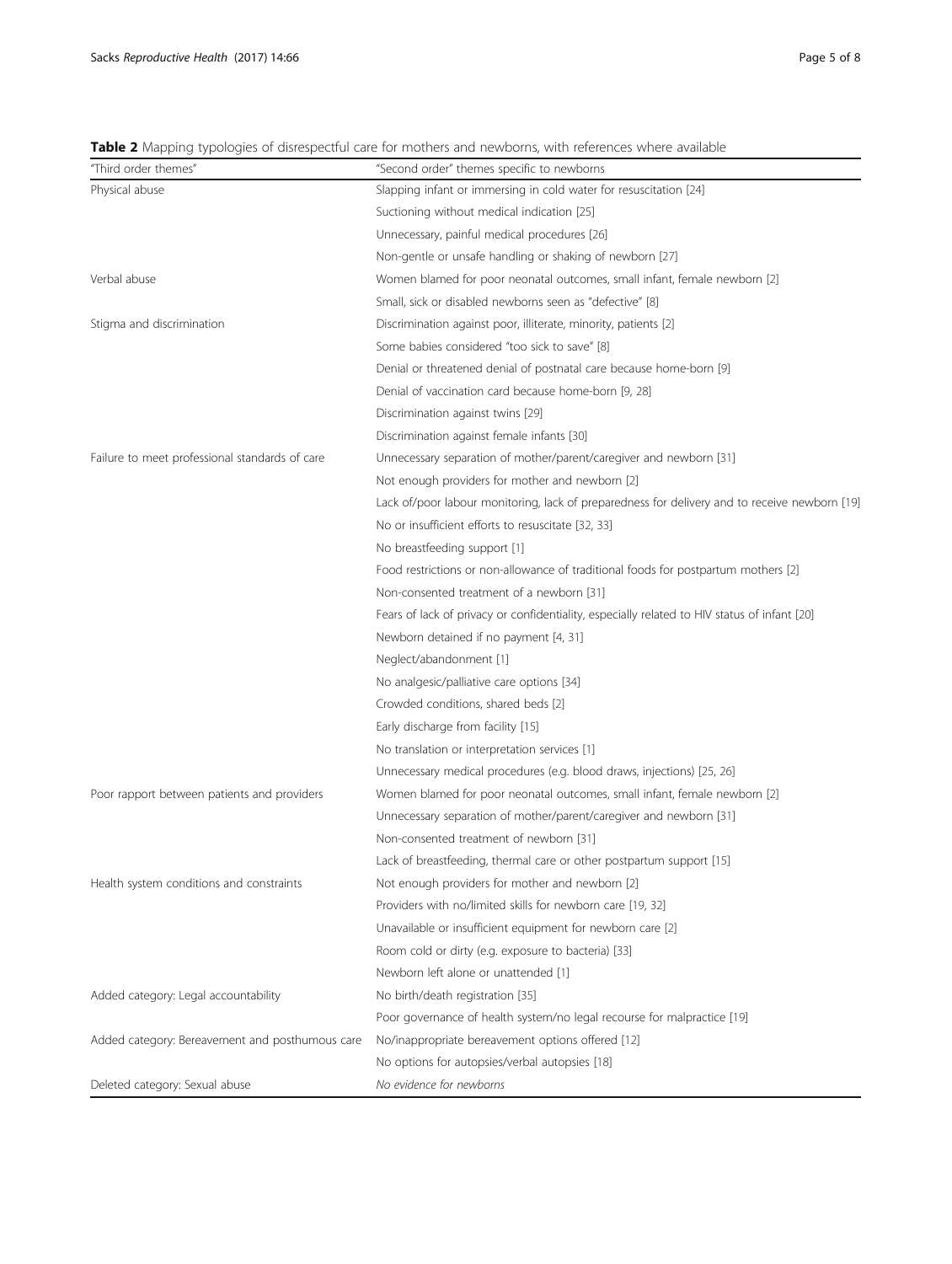under "maternity care" in the standards, it is worth making specific mention as respectful care for newborns and stillborn infants can fall in both the "blind-spot" of postnatal care [[16](#page-7-0)] and of respectful care [\[17\]](#page-7-0).

While newborn care is addressed fairly well in the "provision of care" standards, they are given little attention in the "experience of care" standards; the table addresses the latter. The WHO domains stress the importance of effective communication, dignified care and emotional support. When considering newborns, this requires that a caregiver is informed about and consents to any treatments given to the newborn, separation of a parent and the newborn only occurs when medically necessary, breastfeeding is supported when desired, and services are provided equitably regardless of ethnicity, literacy, HIV status or location of the infant's delivery. Further, timely and complete information is provided as desired to bereaved families and memorial and burial wishes of the family are accommodated where possible.

The WHO Standards call on facilities to provide competent, motivated staff and a fully functional physical environment. This extends to the need for an adequate number of providers to assist both the mother and newborn, sometimes simultaneously, and staff trained in essential newborn care and bereavement care. The physical setting needs to be clean, adequately maintained with necessary medical equipment, and as welcoming as possible.

### Building on the framework to include newborns

In an effort to explore the scope of available research, a literature review was conducted on respectful care of newborns. Articles and reports were identified via searches in scholarly databases and the grey literature. Data were summarised and categorised into themes. In previous projects to define disrespect and abuse in maternity care, scholars have developed "typologies" that can fall under first, second and third order themes [\[1](#page-7-0)]; these themes provided the basis for the categorisations. Table [2](#page-4-0) shows the same "first order" themes that have been used for identifying mistreatment of women during childbirth, and then shows examples from the literature review of "second order" themes that relate specifically to treatment of newborns.

While research in this area is limited, examples were identified that fit into six of the seven "third order themes" used for respectful maternity care. These included physical abuse, verbal abuse, stigma and discrimination, failure to meet professional standards, poor rapport between patients, and provider and health systems conditions and constraints. These themes are not mutually exclusive and many examples of mistreatment fell into multiple categories. However, the most frequently reported instances of disrespect and abuse of newborns could be said to be a failure to meet professional standards of care, with experiences of stigma and discrimination also quite common. Alarmingly, there were multiple examples of non-consented care of the newborn, including unauthorised referrals or detainment due to lack of payment. Inadequate equipment and human resources also led to a lack of proper care, including instances of early postpartum discharge from facilities.

Unlike with maternity care, there was no evidence of "sexual abuse" as a category which applied to newborns and stillborn infants; however, there are two additional categories that might be relevant for newborns that are not included in the original list of third order themes: "legal accountability" and "bereavement and posthumous care." The WHO quality standards are not legally binding, but many countries have national guidelines and laws in place to protect patients; when standards are not met or violations occur, families should have some measure of legal recourse. However, since the threat of malpractice could also deter providers from treating critically ill newborns, this area requires a cautious approach to balance the proactivity and accountability of health workers. Finally, as the WHO vision does not focus on family care after a reproductive or infant loss, it is important to keep in mind the specific needs of bereaved families both within and beyond the health care system [[12](#page-7-0), [18](#page-7-0)]. The negative experiences of families who had experienced a reproductive loss make clear how underprepared many facilities are to handle traumatic events, in both high and low income settings.

Much of the documentation that exists about mistreatment of newborns was ancillary to the original research question of the study identified, but in many cases study participants raised these issues without direct prompting. Several instances of disrespect and abuse identified in the review were highlighted as contributors to low utilisation of obstetric or postnatal care, where the original research question was about barriers to health care use [\[1](#page-7-0), [9, 19](#page-7-0)]. More of the studies related to experiences with stillbirth asked directly about dignified care of the infant, but it is clear that more research is needed in this area.

What constitutes mistreatment of newborns and stillborn infants? There has been little to no discussion of the definition and key manifestations of mistreatment of newborns in the global literature and accordingly almost no data on prevalence of disrespect and abuse of newborns and no prospective studies. There are few studies on drivers of disrespect and abuse, including HIV exposure [[20](#page-7-0)], disability [[21](#page-7-0)], low birth weight [[8\]](#page-7-0), birth location [[9](#page-7-0)], and stillbirth [[18](#page-7-0)], but further work is needed to identify risk factors among the larger population and prospective work is needed to test and evaluate interventions.

# **Discussion**

The WHO vision of quality of care and attendant standards provide an important framework to help structure efforts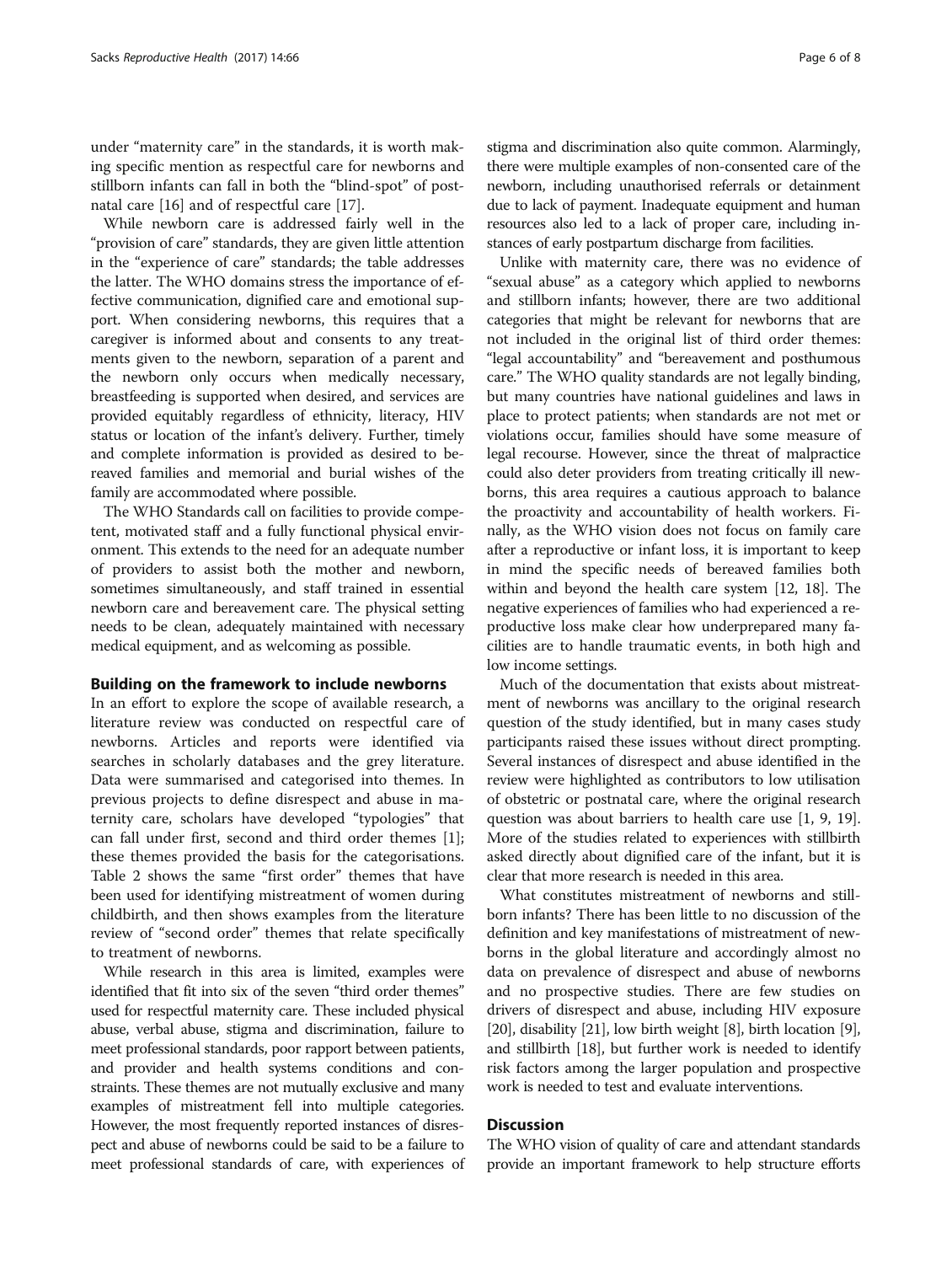for improving quality of care for women and newborns during the vulnerable perinatal period. Importantly, the standards include an emphasis on evidence-based clinical care as well as women's and newborns' experience of care, including the rights of patients to privacy, confidentiality, dignity and consent. However, a closer examination of the WHO quality of care statements and the measures linked to the "experience of care" standards: four (effective communication), five (care with respect and dignity), and six (emotional support), demonstrate limited content specific to the needs of newborns. Women and newborns have distinct needs with respect to what constitutes respectful, dignified and emotionally responsive care and it is important to consider the newborn's needs specifically along with the needs of the woman and the mother-newborn dyad. Bereaved families also have differing needs from their postpartum counterparts that should be considered.

Valid questions can be raised about extending the language of respectful care to include newborns. Can a newborn be verbally abused if they cannot understand? What are the rights of a newborn independent of those of the legal caregiver? Which medical procedures are medically necessary versus those required to reduce risk, and which may be in conflict with lengthy consent practices? Are there events where the rights of the mother and the newborn might be in conflict? Can a deceased infant be disrespected? To what extent can facilities be prepared to accommodate the myriad ways families and communities may prefer to honour stillborn infants? These tables do not answer these questions, but rather aim to open a dialogue about what constitutes respectful care and mistreatment of newborns and infants, including those who are stillborn. Close to 40 different typologies have been developed to categorise various types of mistreatment of women during childbirth [[2](#page-7-0)]. While there is clear overlap between the needs of parturient women and newborns, there are also places of divergence and special attention may be needed to ensure that newborns and infants are not left off of this crucial agenda.

Future research should focus on defining and measuring the prevalence of mistreatment of newborns and infants, in addition to childbearing women. Understandably, attention has focused first on quality of care in facilities, but future directions in research, policy and programming need to consider interactions at the community and household level as well. Both individual providers and policymakers have a role to play in improving care for newborns and their families and both clinical and public health approaches will be needed. Patients and providers can strive for mutual respect in individual interactions, communications and compassion but improved policies are also needed. These include efforts to reduce excessive workloads, give fair compensation and develop coping tools for providers, as well as providing safe and fully equipped environments with sufficient resources to impart compassionate, high quality and evidence-based care. Care for families with a loss has received insufficient research and policy attention, and it is clear that most health systems still have a critical lack of support in this area [\[22\]](#page-7-0).

Most research thus far is descriptive; interventions such as those being developed to address mistreatment of women [\[23\]](#page-7-0), should be developed and evaluated which extend to newborns, both to prevent and reduce incidences of mistreatment, as well as promote positive interactions and mitigations or corrections for negative situations. The global community urgently needs to promote examples of positive, respectful care, understand the stresses of health care workers that may lead to mistreatment, model respectful care in pre- and in-service trainings, share lessons learned, and highlight those instances where constructive and affirmative actions occur, even in challenging circumstances. The systems issues go far beyond individual provider behaviour, and analyses should be undertaken to identify priority interventions to promote mutual respect between providers and patients worldwide.

#### Conclusions

The WHO quality of care standards are a critical step in outlining and defining appropriate and supportive benchmarks for the care of women, newborns and their families in facilities. However, more work is needed to include specific quality aims, activities and measures for dignified care in WHO Standards, with regard to the special needs of newborns, stillbirths, the mother-newborn dyad and families within and beyond the health facility. Additionally, urgent attention is needed on understanding the nature and measuring the prevalence of mistreatment of newborns, stillborn infants and their families in this critical time period. We have the perfect opportunity now to expand research, policy and programs on respectful maternity care to include newborns and infants.

#### Acknowledgements

Thanks to Neena Khadka and Kathleen Hill for support and input through the entire process. Additional thanks to fellow scholars in the field of respectful care who provided informal feedback on this concept at various points: Lynn Freedman, Mary Ellen Stanton, Joy Riggs-Perla, Ozge Tuncalp, Rima Jolivet, Charlotte Warren, Sarah Shelmerdine, Vicki Flenady, Fran Boyle, Aleena Wojciezcek, Margaret Murphy and Jillian Cassidy.

#### Funding

The author received no specific funding for this work.

#### Availability of data and materials

All included references are publically available or available by request.

#### Authors' contributions

ES conceived of, wrote and was responsible for the submission of this manuscript.

#### Competing interests

The authors declare that they have no competing interests.